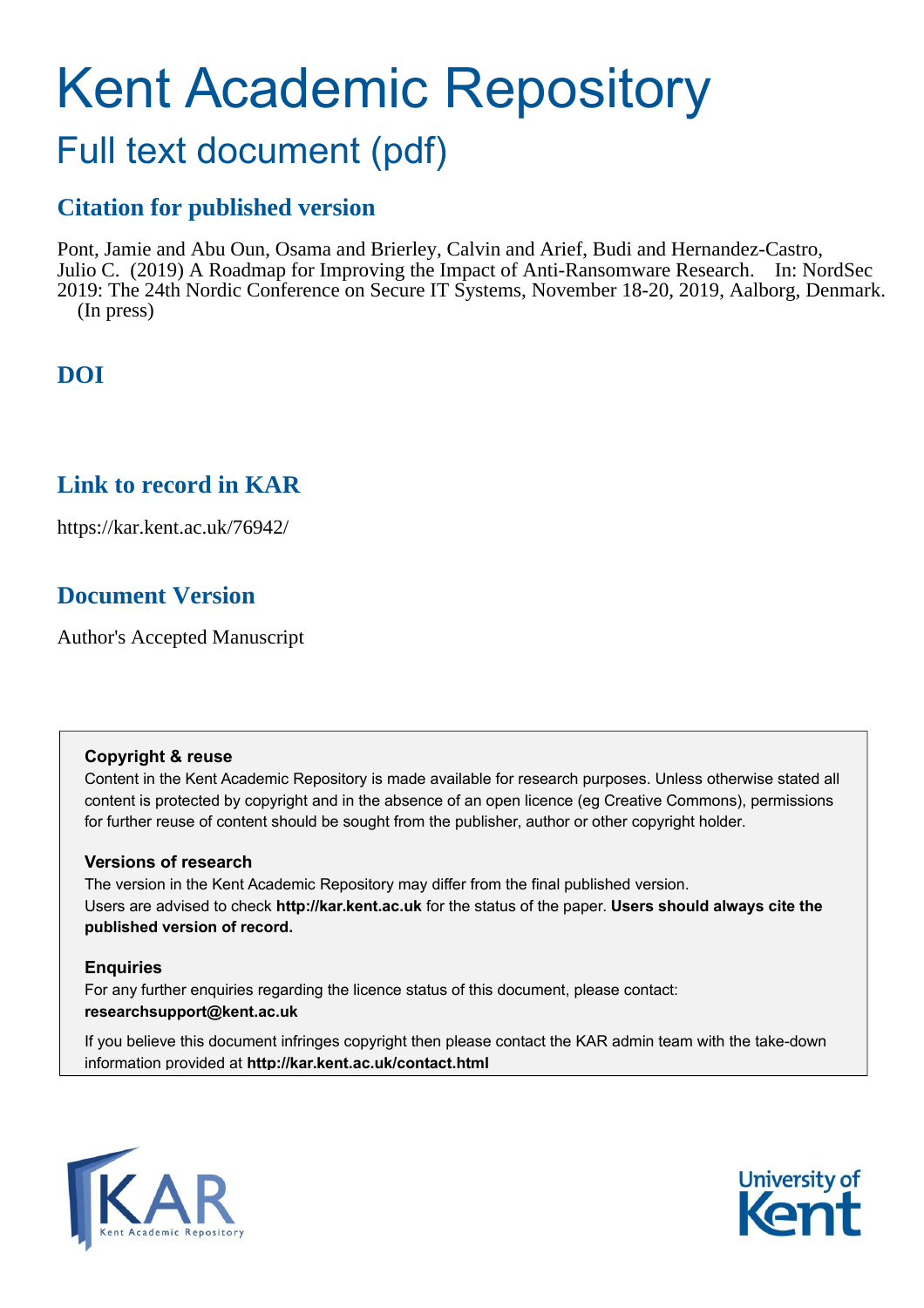### A Roadmap for Improving the Impact of Anti-Ransomware Research

Jamie Pont, Osama Abu Oun, Calvin Brierley, Budi Arief[0000−0002−1830−1587] , and Julio Hernandez-Castro $^{[0\tilde{0}00-0002-6432-5328]}$ 

> University of Kent, Canterbury, UK {jjp31, oa354, crb34, ba284, jch27}@kent.ac.uk

Abstract. Ransomware is a type of malware which restricts access to a victim's computing resources and demands a ransom in order to restore access. This is a continually growing and costly threat across the globe, therefore efforts have been made both in academia and industry to develop techniques that can help to detect and recover from ransomware attacks. This paper aims to provide an overview of the current landscape of Windows-based anti-ransomware tools and techniques, using a clear, simple and consistent terminology in terms of Data Sources, Processing and Actions. We extensively analysed relevant literature so that, to the best of our knowledge, we had at the time covered all approaches taken to detect and recover from ransomware attacks. We grouped these techniques according to their main features as a way to understand the landscape. We then selected 15 existing anti-ransomware tools both to examine how they fit into this landscape and to compare them by aggregating their accuracy and overhead – two of the most important selection criteria of these tools – as reported by the tools' respective authors. We were able to determine popular solutions and unexplored gaps that could lead to promising areas of anti-ransomware development. From there, we propose two novel detection techniques, namely serial byte correlation and edit distance. This paper serves as a much needed roadmap of knowledge and ideas to systematise the current landscape of anti-ransomware tools.

Keywords: ransomware · anti-ransomware · detection · recovery

#### 1 Introduction

Ransomware, a type of malware used to extort money from victims, has existed in various forms since the 1980s [1] and has incorporated more sophisticated features since 1996 when the idea of cryptoviral extortion was first introduced [2]. Throughout the years, there have been various types of ransomware including device lockers and crypto-ransomware [3]. Device lockers restrict access to a device by locking the screen (without encrypting any data) and displaying a ransom note. On the other hand, crypto-ransomware encrypts the victim's files such that a corresponding decryption key is required to regain access. In all cases, the victim is typically notified through the use of a ransom note often accompanied by threatening demands and instructions on how to pay (usually via cryptocurrency such as Bitcoin). The attacker will only release the decryption key if the ransom is paid.

Unfortunately, individuals and organisations are still frequently hit by ransomware attacks that cause severe disruption and substantial costs. There has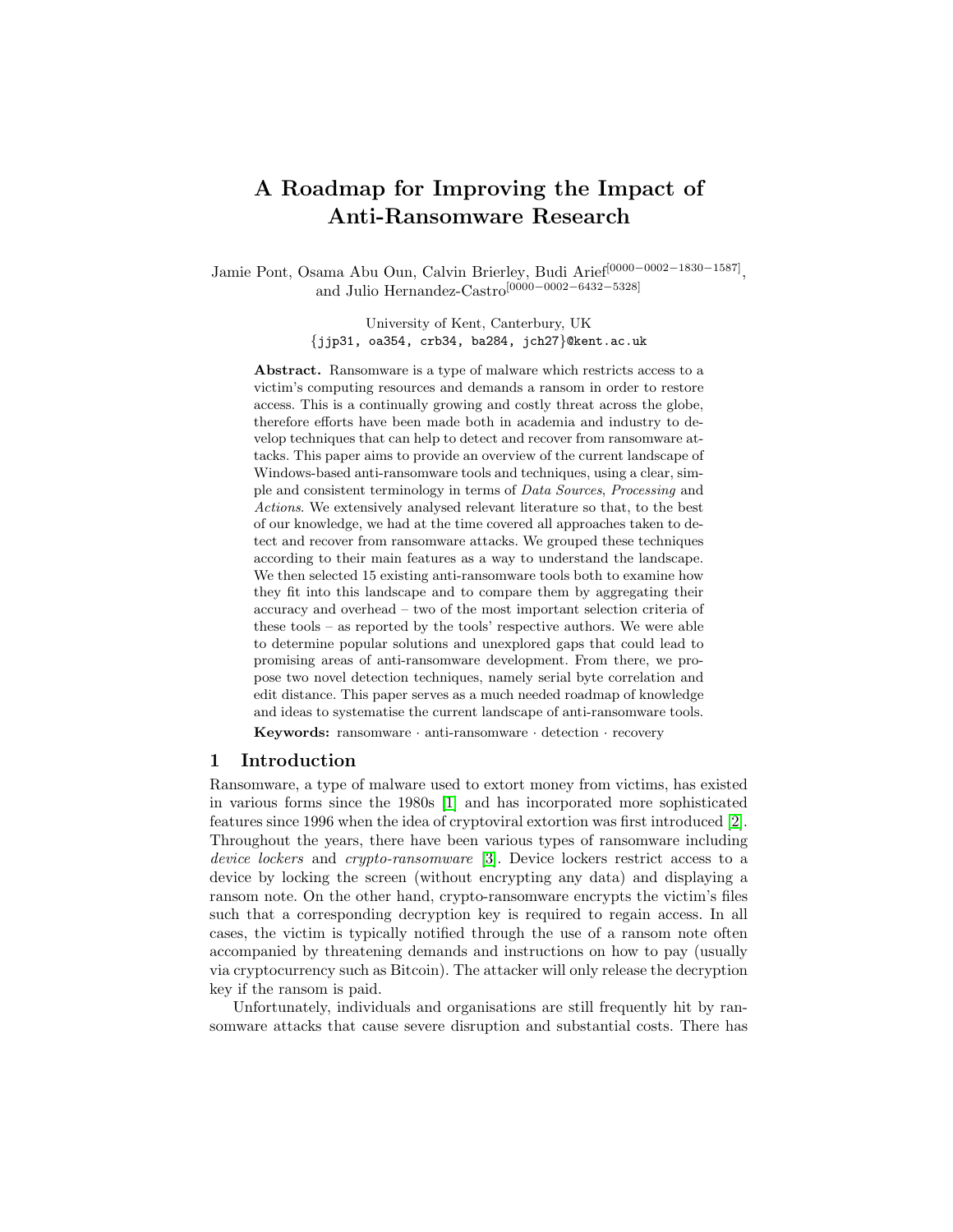also been an increase recently in targeted attacks, i.e. large-scale ransomware infections aimed at specific organisations, which effectively can bring businesses to a halt [4]. As with other types of malware attacks, it has been repeatedly shown that running up-to-date antivirus software is generally not enough to prevent ransomware attacks. Offline backups are the only reliable security countermeasure to mitigate a ransomware attack, but unfortunately they are still not common, particularly in small and medium organisations.

Additionally, many cybercriminals simply make use of the code or ideas from other relatively successful ransomware variants in order to make a quick profit [5][6]. Also, the availability of Ransomware-as-a-Service (RaaS) [7] means cybercriminals can go to the underground market to purchase ransomware kits, such as Satan [8], allowing them to deploy their own ransomware variants without needing in-depth technical knowledge.

Due to the significant damage and disruption that ransomware can cause [9], there is an increasing demand for research in anti-ransomware tools and techniques. For instance, the "No More Ransom" project maintains a collection of defeated ransomware variants along with tools to help victims recover any lost data [10]. Users are also often advised to follow best practices with regard to backing up their data and dealing with unexpected links and email attachments to help mitigate the risk of a ransomware infection [11].

However, this is not enough, so a number of techniques are in development and being implemented to detect the presence of a ransomware infection quickly, with the aim of stopping it before it causes any significant damage or data loss. Similar approaches include attempting to recover any data the ransomware did manage to encrypt, to ensure that the victim experiences minimal or no disruption. We expand further on the techniques and their results in Section 5.

Contribution. First, we present a novel feature-based roadmap of the techniques that are commonly used in anti-ransomware tools. This is constructed based on the analysis of the state-of-the-art in anti-ransomware tools – opensource, where possible – from academic research. Second, we propose two new techniques to detect ransomware through serial byte correlation and edit distance. These are detailed in Section 4. We envision that our paper can help in guiding future work in anti-ransomware research by providing researchers with a single point of reference, allowing them to reason about new and existing anti-ransomware techniques.

#### 2 Related Work

There are two types of taxonomies covering the ransomware domain: Ransomware and Anti-Ransomware. The former is quite common in the literature, whereas to the best of our knowledge, only one occurrence of the latter exists. Al-rimy et al. present a ransomware taxonomy based on three factors: Severity, Platform and Target [12], each of which is further sub-categorised. Ahmadian et al. present a high-level taxonomy of ransomware splitting it into two main types: Non-Cryptographic Ransomware (NCR) and Cryptographic Ransomware  $(CGR)$  [13]. CGR is further split into *Private-Key Cryptosystem Ransomware*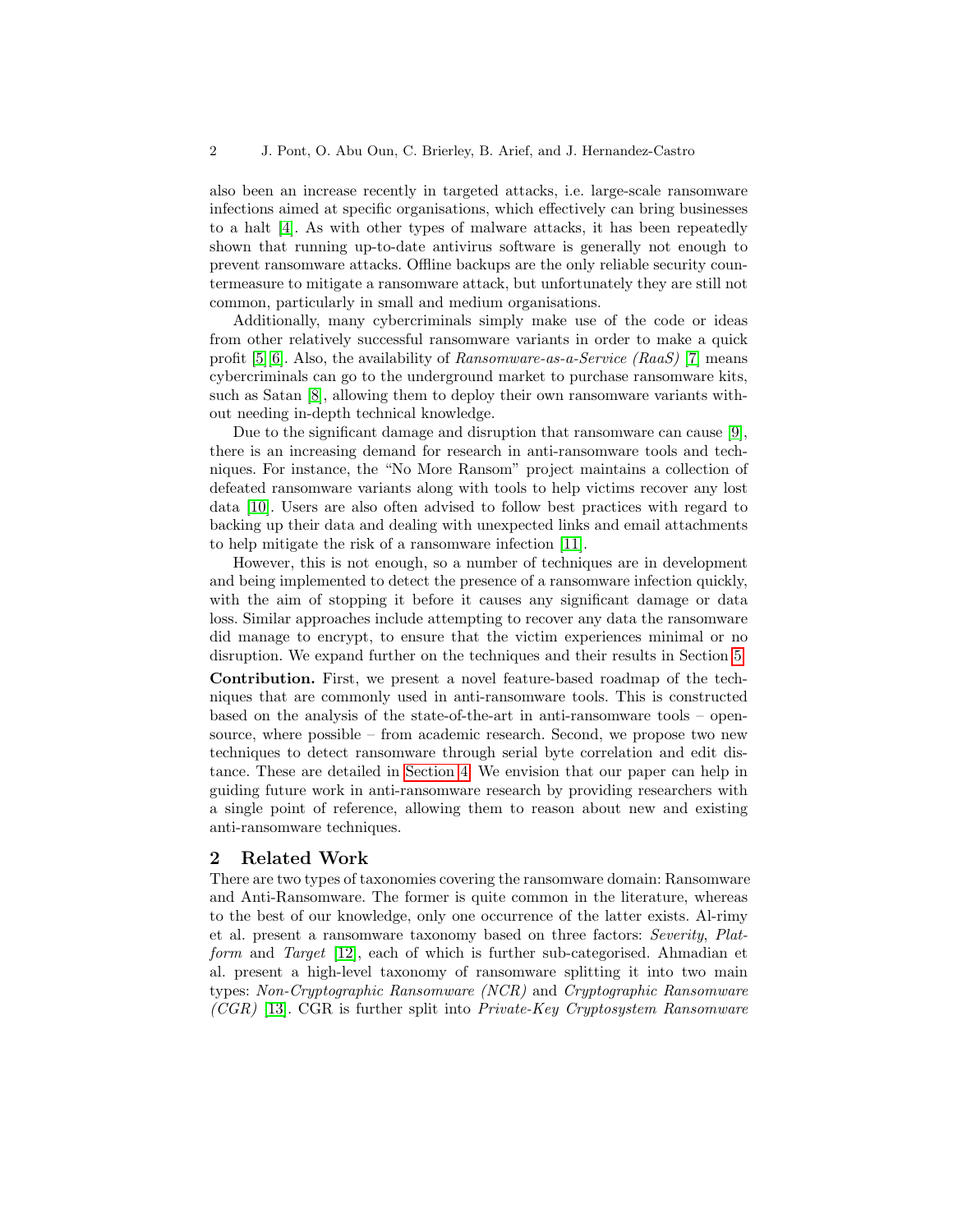#### $(PrCR)$ , Public-Key Cryptosystem Ransomware  $(PuCR)$  and Hybrid Cryptosystem Ransomware (HCR).

In [14], Kharraz et al. analysed 1,359 ransomware samples across 15 distinct ransomware families to determine ransomware characteristics in order to help propose detection strategies. Useful insights are given, including how ransomware accesses a victim's files, how it changes the Master File Table (MFT) and how ransom payment is implemented. However, not all aspects are considered such as infection vectors nor evasive techniques. They also propose the idea of monitoring the filesystem for detecting ransomware, a technique used by many anti-ransomware algorithms today, as shown in Table 1 later.

Scaife et al. discussed two additional characteristics: filesystem traversal preferences and file format attack frequency [15]. Three types of traversal were shown: depth-first with encryption starting at the leaves, depth-first with encryption starting at the root, and extension-based. The most targeted file types were .pdf, .odt, .docx and .pptx, indicating that cybercriminals prioritise productivityrelated files rather than personal files (such as pictures and videos).

Gazet presented an analysis of 15 ransomware samples across four families, providing insights into the structure of the ransomware code and the encryption schemes used [16]. The study additionally examined the extortion schemes implemented and their infection vectors, however concluded that the ransomware that was analysed was not suitable for mass extortion.

To the best of our knowledge, Al-rimy et al. [12] is the first and only published paper so far that presents an anti-ransomware taxonomy. They categorise existing research into two groups: Analysis research and Counteractions research. Analysis research investigates the behaviour of the ransomware and tries to categorise it into families. It is usually conducted in a monitored environment – mostly isolated in a research laboratory – either using static methods (a passive approach in which the ransomware payload would be studied without running it) or dynamic methods (where ransomware will be analysed during execution). The focus of Counteractions research is on confronting the ransomware attacks in a working environment. The authors outline three subcategories: Prevention, Detection and Prediction. Prevention relates to the procedures and policies aiming to protect potential victims against ransomware attacks by preventing the damage from being inflicted in the first place. Prevention is subdivided into Proactive Prevention and Reactive Prevention. Proactive Prevention aims to prevent the attack before it starts, while Reactive Prevention focuses on mitigating the effect of the attack by restoring the encrypted data. The authors define Detection as the process of distinguishing between malicious and benign samples. Prediction is presented as an early detection which enables taking preventive actions on time. These suggest that there are some inconsistencies which we feel necessary to address. Through our initial study of this taxonomy, we noticed the existence of an overlap in the definitions of Prevention, Detection and Prediction. There are works in the literature that might easily be classified under any of these three definitions. A more robust anti-ransomware classification system is therefore needed.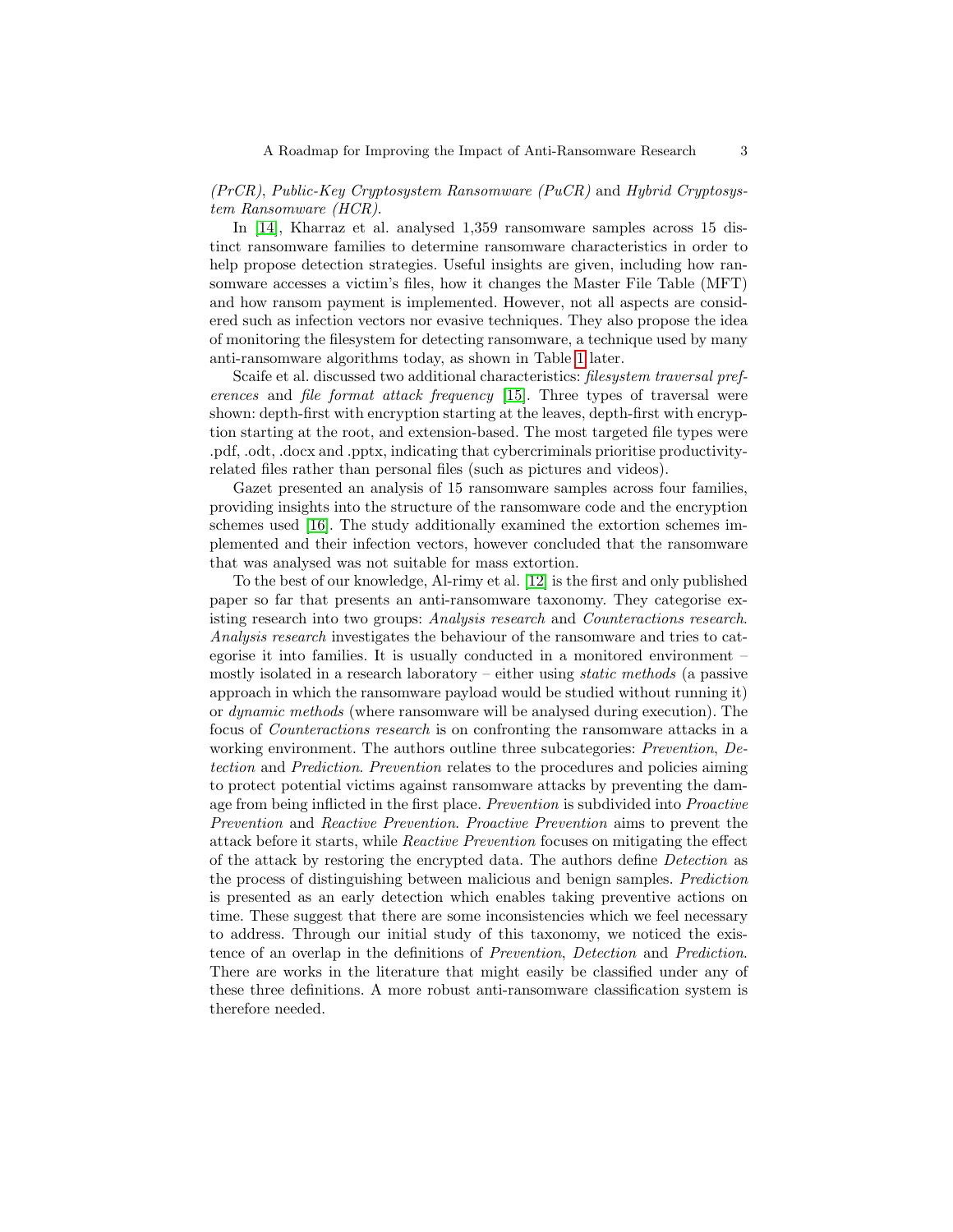#### 3 Methodology

Learning from Al-rimy et al. [12], our motivation was to design a landscape that avoids overlapping between categories and includes the individual antiransomware techniques rather than just their type. We believe that this provides a clearer and more complete overview of the methods used to defeat ransomware at a glance. We also hope that this would help other researchers catch up with the current state-of-the-art and encourage them to develop their own tools and techniques. A robust and extendable anti-ransomware classification system should:

- Clearly define current anti-ransomware techniques
- List their data sources and/or system requirements
- Compare them where possible in terms of accuracy and overhead
- Map the current state-of-the-art onto the landscape

With these criteria in mind, we first defined the scope of our analysis. Research into anti-ransomware tools and techniques has covered various platforms so far including Windows, Linux and Android [17][18], but our survey revealed that most of this work has targeted PC-based (specifically Windows) ransomware. This is justifiable, as ransomware mainly targets the Windows platform [19][20]. We therefore set PC-based techniques as the main scope for our current analysis, but we firmly believe this work could easily be expanded with techniques in use on other platforms, such as Heldroid [21] for the Android platform, in the future.

We analysed the literature looking for the implementation details of various anti-ransomware tools. Although these tools have largely similar goals (i.e. detection, recovery, prevention or a combination of those), their implementations vastly differ. Our analysis highlighted that there are two major types of anti-ransomware tools: those developed by the academic community and those developed by antivirus vendors. Whilst it was our intention to ensure that this work encompassed the anti-ransomware landscape as accurately as possible, various reasons led us to restrict the current analysis to techniques used in academic and open source software. These reasons are discussed further in Section 5.3.

After finding a number of similarities between the various approaches and techniques studied, we were able to identify areas of crossover that could be used for grouping at a higher level. Initially, we split the landscape according to functionality, i.e. what the anti-ransomware tools intend to achieve. These can be largely grouped into detection and recovery strategies.

Within this high-level classification, we then looked at the individual techniques used for detection and recovery. In order to achieve detection, some Data Source is required along with the Processing of this data. The data source used for a given detection technique may require access to Kernel Space (such as in Data Aware Defense [22]), User Space (such as in RAPPER [23]) or both (such as in UNVEIL [20]). Additionally, any results from the raw data sources or the data processing steps could optionally be fed into Machine Learning algorithms in order to detect subtle patterns in the data to build models to distinguish between benign and malicious behaviour (as in ShieldFS [19]).

We take a similar approach to classify the strategies in ransomware recovery. To recover from a ransomware attack, some Data Source is required, such as a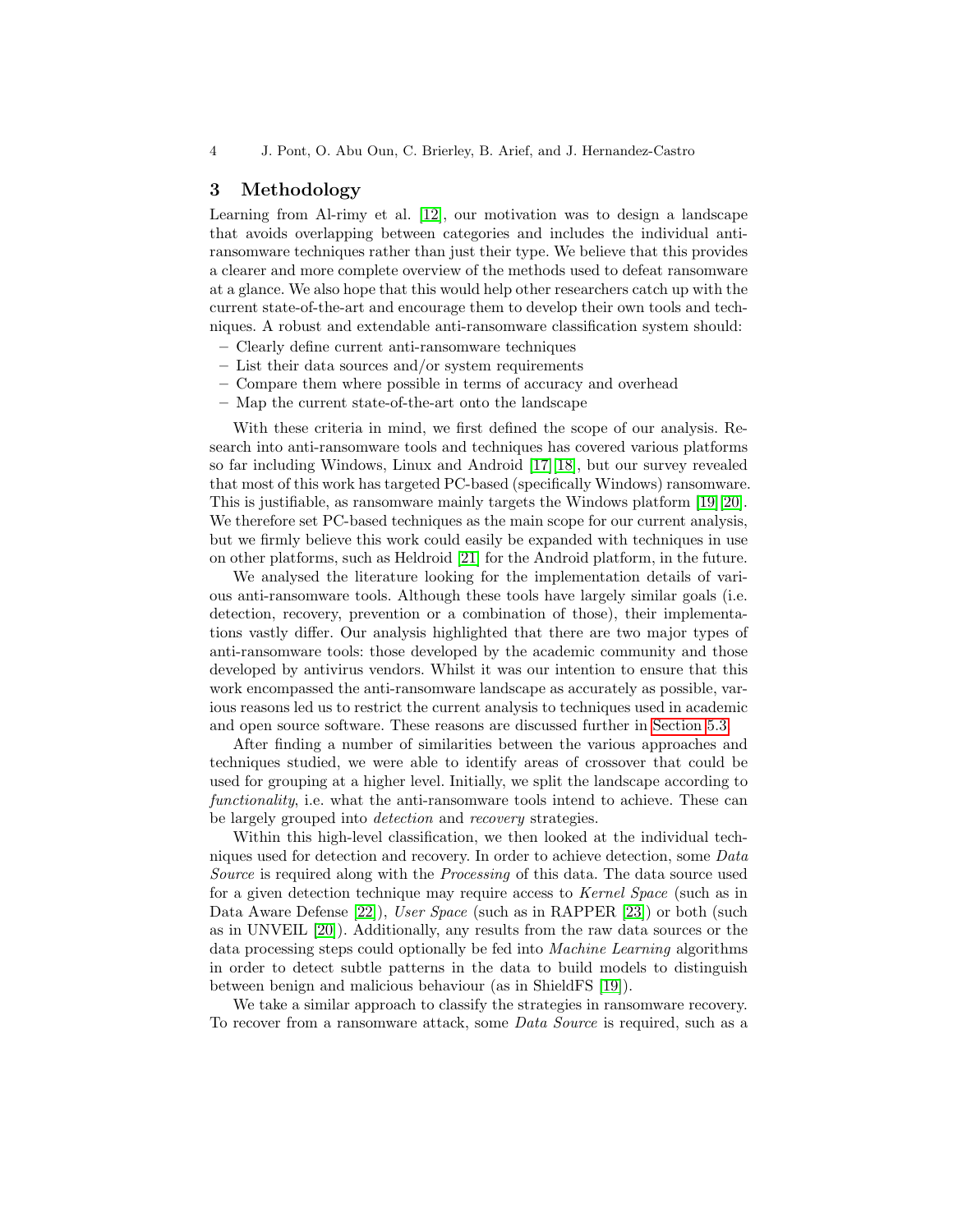

Fig. 1: An Overview of the Current Academic Anti-Ransomware Landscape

backup or access to API calls. Depending on the chosen data source, a Processing step may be required before the tool is able to start the recovery process.

Our analysis of the literature also highlighted that there were several actions to react to the detection of a ransomware attack. It is common to attempt to kill or block the malicious process or thread, such as in Data Aware Defense. This often requires user confirmation to minimise false positives, such as in Redemption [24]. Recovery tools should help the user to get to a state where the effects of the attack have been alleviated, i.e. they recover access to most of the lost data. However, this does not always imply that all damage has been mitigated, due to factors such as the cost to an organisation in lost business during the downtime resulting from an attack [25].

#### 4 Contribution

We created a roadmap of the current anti-ransomware landscape (Figure 1), including examples of where anti-ransomware tools fit into this landscape (summarised as Table 1 in Section 5). We also propose novel ransomware detection techniques (serial byte correlation and edit distance) that have shown great potential in our initial experiments.

#### 4.1 Detection

Unlike other types of malware that may wish to remain hidden for a long time, most ransomware strains usually perform encryption just after the initial infection. Once the encryption is done, it will then typically make itself known to the victim, often via a ransom note [26]. Researchers have shown that this unsophisticated behaviour can be exploited to detect the ransomware infection in its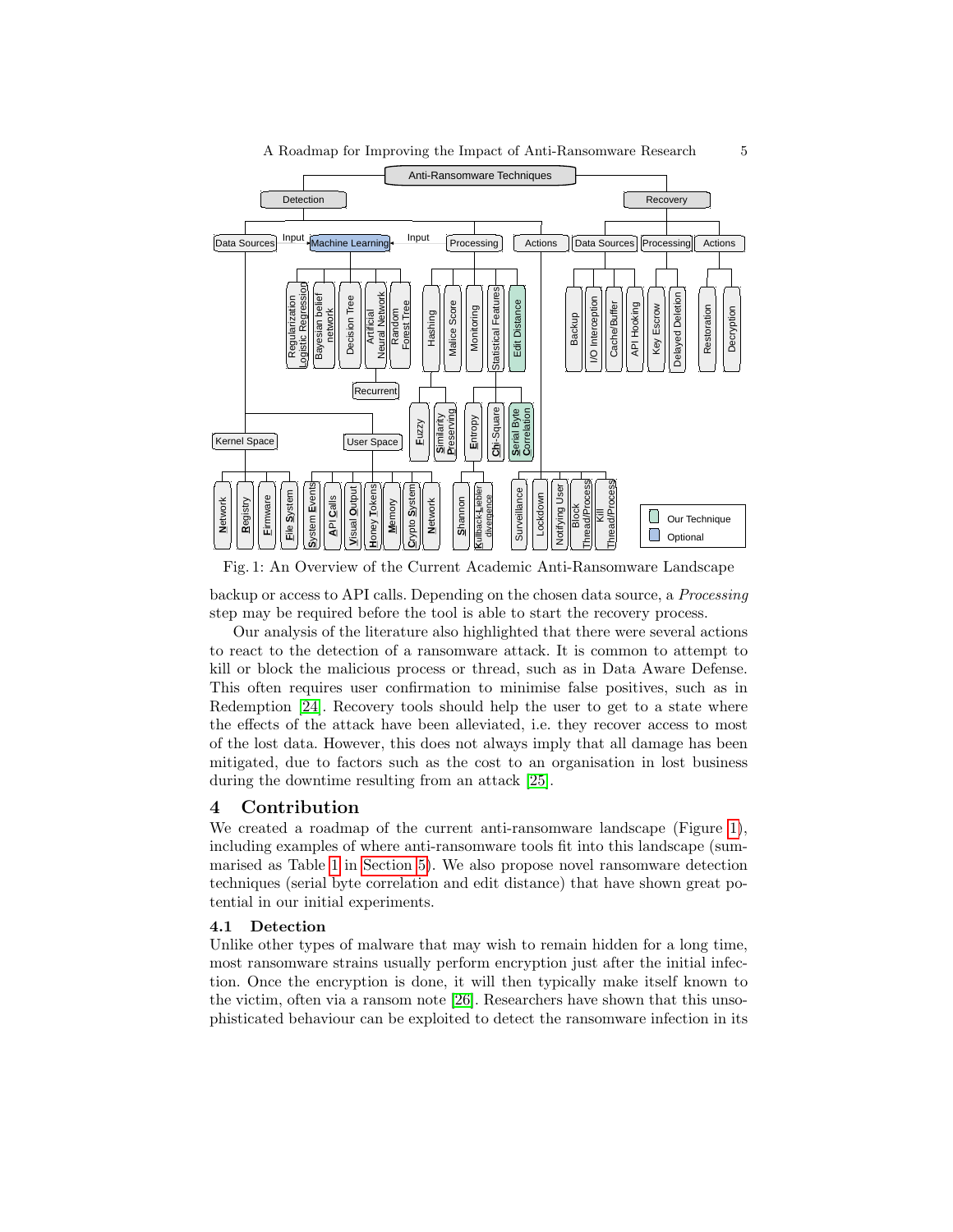early stages. For example, as shown by UNVEIL [20], crypto-ransomware almost invariably results in obvious and repetitive I/O traces within the filesystem due to bulk encryption (which results in write and/or delete operations). Similarly, CryptoDrop [15] shows that by taking a 'data-centric' approach, i.e. focusing on modifications to user data, ransomware can also be successfully detected.

The current state-of-the-art in anti-ransomware detection aims to analyse a data source on the potential victim's system and process it in some way to decide whether or not they are under a ransomware attack. By using machine learning or some other statistical technique over this data, a decision can be made and an appropriate action taken.

Data Sources There are several ways to collect the data required for ransomware detection. Depending on the desired approach, the data source may require access to kernel space, user space or both. In the former case, it is common to implement a Windows Filesystem Minifilter Driver [27]. This can provide an unrestricted view of filesystem access requests - represented as I/O Request Packets (IRPs). By registering a filesystem minifilter driver with the Windows Filter Manager, it is possible to filter specific I/O requests such as reads or writes. The IRP itself contains a lot of useful information regarding the request, including IRP type and the user buffer for the operation. This in turn facilitates processing of the user buffer, for example as used in UNVEIL [20], Redemption [24], ShieldFS [19] and Data Aware Defense [22].

However, developing a filesystem minifilter driver is non-trivial and could take a very long time. One reason for this is that the code runs in the kernel space, where seemingly minor bugs can result in system crashes leading to lengthy development and debugging times. If a developer wishes to sacrifice some flexibility but gain simplicity while monitoring kernel events, a primary alternative is Fibratus [28]. This is an open-source Python tool that allows the user to capture, log and process kernel events including filesystem I/O, network activity and registry activity. One example of sacrificed flexibility is that although Fibratus can filter individual filesystem I/O requests, not all of the information provided by a filesystem minifilter driver is available with Fibratus. Most notably, access to the user buffer is not provided, making it difficult to perform processing on individual filesystem writes.

The kernel space data sources include Network, Registry, Firmware and Filesystem events. Monitoring network events may reveal connections to Com $mand \& Control$  Servers, intercepted network packets could leak information such as encryption keys, and logs could reveal behaviour that is different to baseline activity. As an example, [29] and [13] detect ransomware that uses domain generation algorithms (DGAs) by monitoring DNS traffic to apply Markov Chains and behavioural-based detection features.

Monitoring changes to the registry could also be useful to detect any unexpected modifications by a malicious process such as disabling an anti-ransomware solution at start-up. Sgandurra et al. [30] uses registry key operations (along with API calls and filesystem events) as a feature for a machine learning-based approach to detect ransomware. Firmware modifications can also be used as a data source, such as in [31]. Using firmware allows access to data that doesn't exist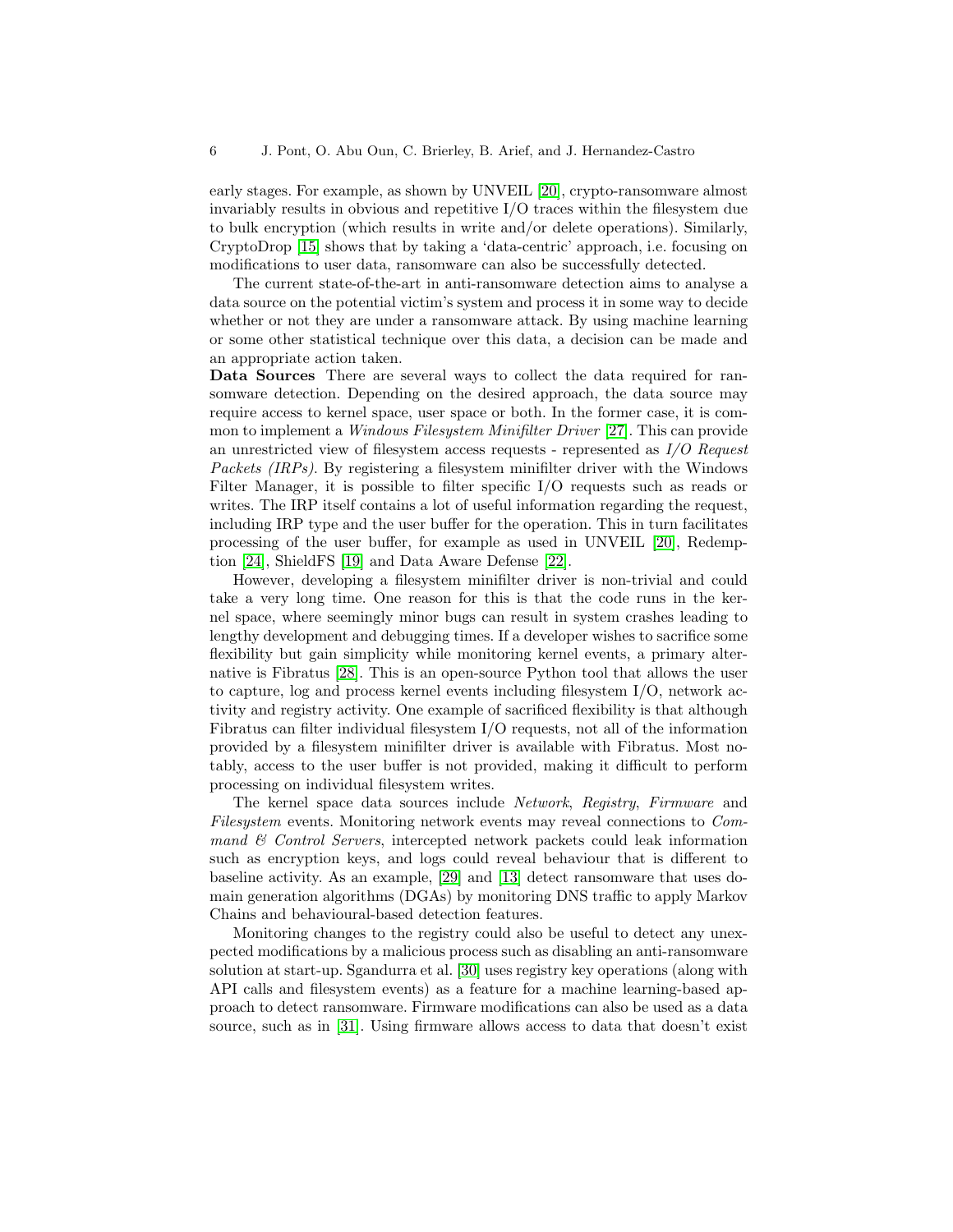in the operating system layer, for example whether or not filesystem writes are made to the same block of memory. As seen consistently throughout the state-ofthe-art, monitoring filesystem events not only allows the analysis of I/O traces but can also potentially enable access to the user buffer itself for data processing. Finally, monitoring system events (for example process activity) could help to uncover anomalous system behaviour.

Within user space, RAPPER uses Hardware Performance Counters (HPCs) as a data source for detecting ransomware [23]. It recognises anomalous system behaviour through System/API calls on Linux. Visual Output (i.e. changes to the GUI of a system that are visible to the user) can also be used to aid in ransomware detection and classification. For example, UNVEIL uses this approach by analysing screenshots of the ransom notice with OCR and image processing.

Another approach, as seen with ShieldFS, is to analyse a process' memory for cryptographic primitives and key-related material. The authors explain that a key schedule is part of many symmetric encryption algorithms, and that this is often pre-computed and stored in the process' memory. The authors run the key-schedule algorithm and check a process' memory to see if the same values are found. This also relates to exploiting ransomware by targeting the Crypto System used to carry out encryption. Other examples of this are PayBreak [32] and UShallNotPass [33], which target cryptographic libraries that ransomware often uses. These tools implement hooking in order to intercept crypto-related API calls as a data source for their anti-ransomware methods (see Section 5).

Processing In order to detect a ransomware attack, it is necessary to process the raw data in some way. This step may be as simple as monitoring a given data source or something more complex such as feature extraction before machine learning. Hashing refers to taking a malicious binary and applying a hashing algorithm to its contents, such as SHA-3. This approach is a common strategy used by antivirus vendors in order to detect and classify malware in general [34], although its usefulness in the context of ransomware is somewhat limited, in part due to the copy-cat nature of ransomware and the existence of RaaS. However, hashing has cleverly been used in the anti-ransomware domain on numerous occasions. For example, PayBreak uses a 32-byte fuzzy function signature in order to identify the usage of statically-linked cryptographic libraries, and CryptoDrop uses Similarity-Preserving hashes to quantify the difference between a file and its (possibly) encrypted version.

Another approach is to implement a score that represents the overall 'malice' of a given process, for example as implemented in Redemption and CryptoDrop. The idea here is that some indicators of ransomware behaviour can be well defined (for example how a process changes file extensions after encryption), and then applications can be monitored for occurrences of these indicators. When one such event happens, the malice score for the process is incremented until a pre-computed threshold is reached. At this point, the system would report that the process is likely to be ransomware and act accordingly.

Another fairly popular approach to detecting ransomware is to make use of statistical tests. The rationale is that properly implemented crypto-ransomware should write (encrypted) data that is effectively random. It is therefore possible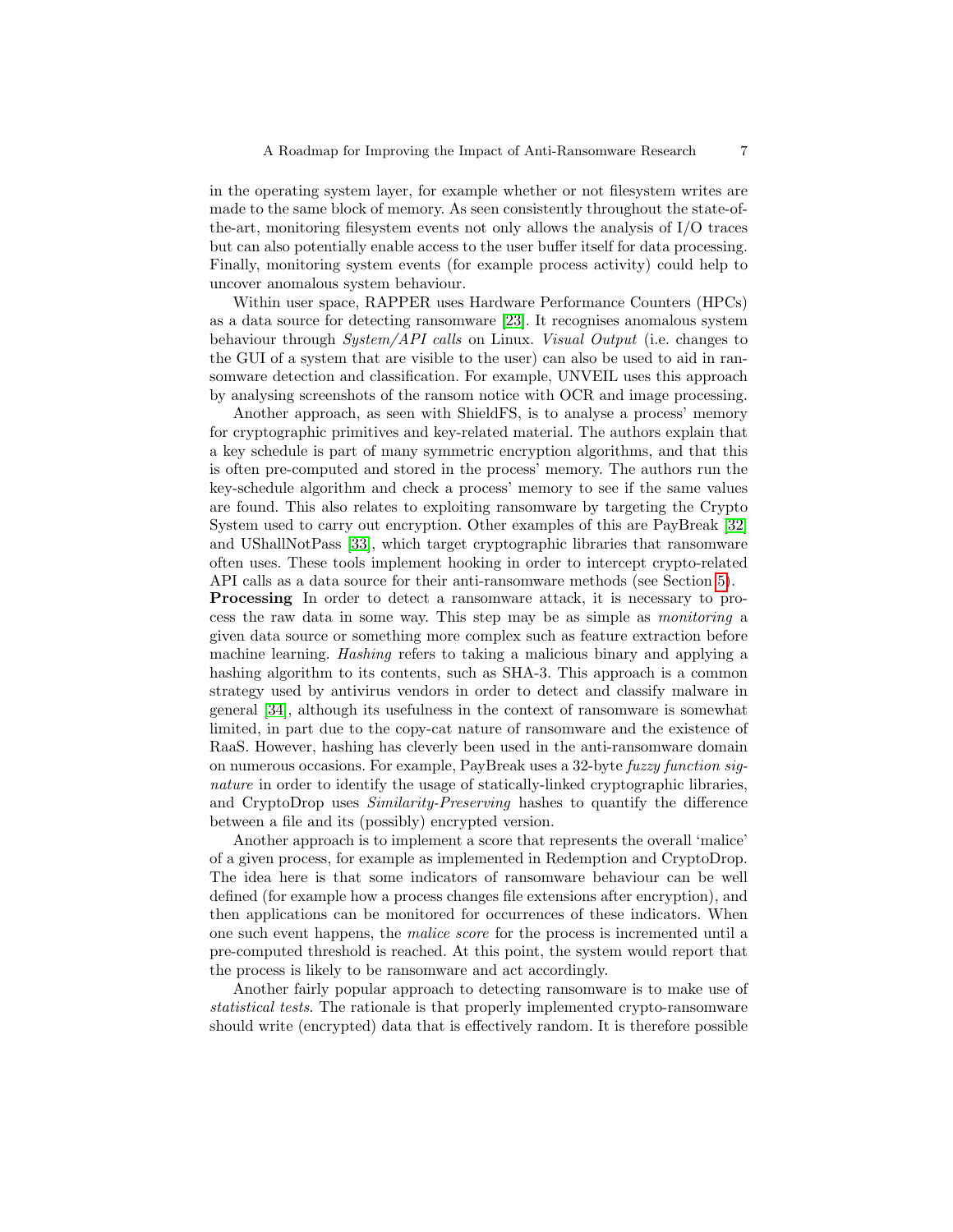to make use of lightweight, tried-and-tested statistical tests to detect the presence of randomness, and by extension, ransomware. There are several occurrences in the literature of anti-ransomware tools making use of entropy computations to help in detecting ransomware. This is often calculated over the user buffer of write requests, such as in ShieldFS. However, and as stated in [22], one weakness of the entropy test in this context is that it has difficulties distinguishing between encrypted and highly compressed data, possibly leading to many false positives if a user compresses their data or deals with compressed formats such as mp3 or jpeg. To address this issue, Data Aware Defense uses a Chi-Square test for randomness, which can distinguish between encryption and compression better. Machine Learning Both the raw data sources and any output computed by the processing techniques can be used as training and testing data for machine learning algorithms. A very relevant example of the use of machine learning to detect ransomware is ShieldFS. It uses a Random Forest algorithm to distinguish between malicious and benign system behaviour from a filesystem perspective. Examples of the features used to train this classifier include the number of files written and read and the average entropy of filesystem writes, all within a given interval. These features are derived from logs of billions of IRPs.

Another machine learning approach is the use of a neural network to classify ransomware behaviour. Whilst this often results in longer training times and produces a classifier that is difficult for humans to interpret [35], it may lead to a higher accuracy which could be crucial for end-point ransomware protection. Actions In order to develop a tool capable of stopping a ransomware attack, some action needs to be taken after it is decided such an attack is in progress. The most common approach is to attempt to Kill or Block the Process or Thread that has been classified as malicious, such as with Data Aware Defense [22]. Another potential approach could be to place it under Surveillance. The idea is that all processes could be monitored with quite general indicators of ransomware. If a process' behaviour begins to look malicious, the process could be placed under surveillance, i.e. more indicators of ransomware are used and more resources are devoted to its analysis. This provides the benefit of accurate decision making based on an increasing number of indicators, without the overhead of every indicator being used on every process. A similar technique is used in RAPPER.

Additionally, it is common to include some sort of User Notification to ensure that the decision cast by the anti-ransomware tool is sensible in a given context. For example, a user may intentionally encrypt their data, at which point some of these tools may incorrectly classify this behaviour as malicious. A notification would allow the user to continue the benign operation, or confirm the killing of a ransomware related process.

#### 4.2 Recovery

Our analysis has shown that anti-ransomware techniques have focused on detection rather than recovery. Still, researchers are developing clever ways of recovering from ransomware attacks. Ideally, this enables the victim to revert their system to a point in time before the ransomware attack happened, mitigating the effects of the attack.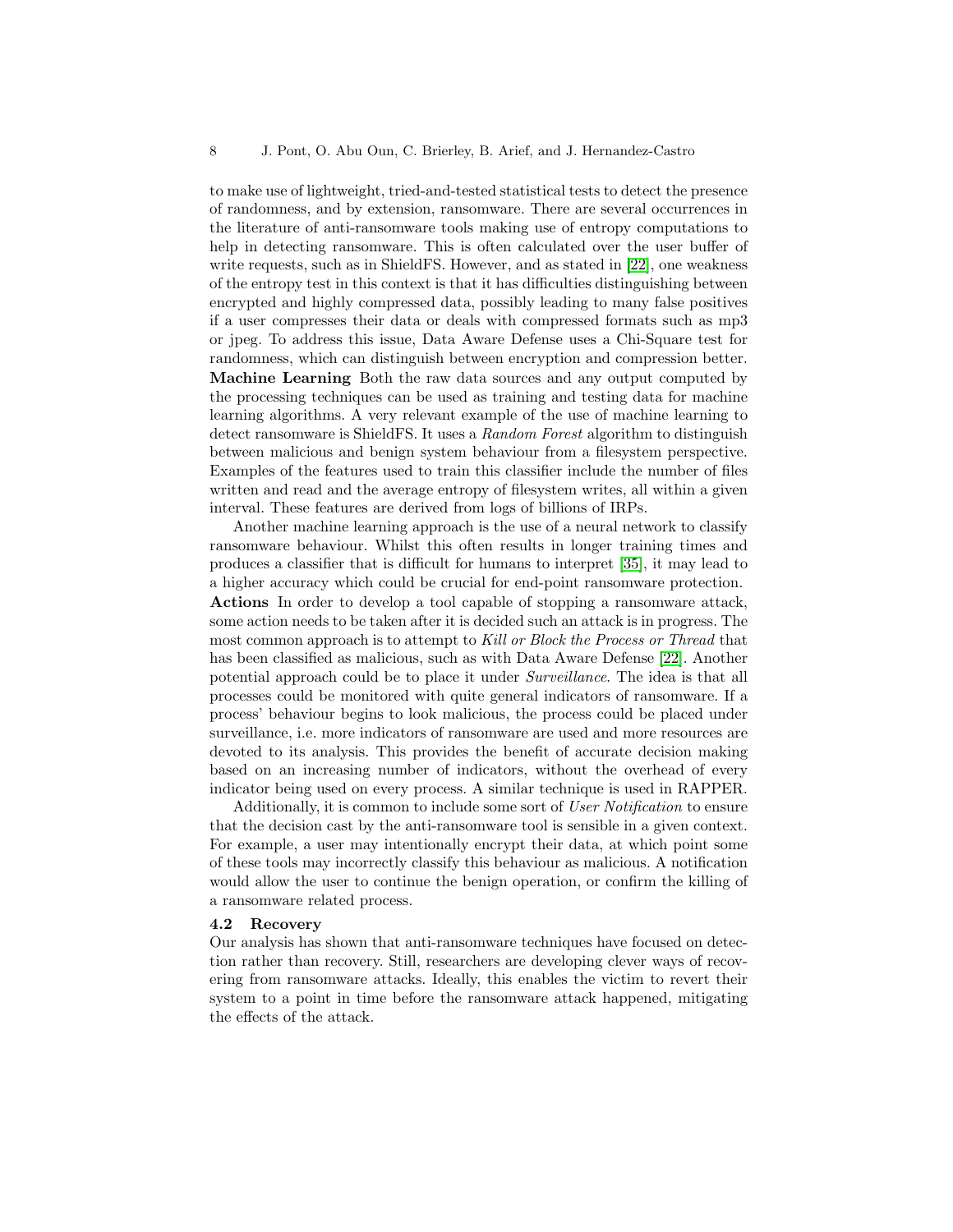We take a similar approach in classifying recovery techniques. That is, we notice that some *Data Source* is required in order to begin recovery. This data could be, for example, some kind of backup, or access to API calls. Depending on the data source in use, some processing may be required before recovery is possible. After that the recovery actions can take place, typically via file restoration as in ShieldFS, or decryption as in PayBreak.

Data Sources A logical way of recovering from a ransomware attack involves the use of some kind of backup. In the context of anti-ransomware tools, the meaning of a backup is slightly different. In the literature, anti-ransomware tools that use a backup tend to implement their own 'short-term' approach.

For example, ShieldFS implements a copy-on-write system that essentially creates a short-term backup of a file whenever it is written to or deleted by a process for the first time. This is achieved using the  $I/O$  Interception capabilities of Windows Filesystem Minifilter Drivers mentioned in Section 4.1. If the process is eventually classified as ransomware, the copied version of the file can be recovered. Otherwise, if sufficient time passes, the backup can be cleared.

Redemption implements a similar approach in that a write or delete will result in a copy of the file, but subsequent I/O requests to the original file will be redirected to the copy. Changes to this file are periodically written to disk unless the process is classified as ransomware. Additionally, it may be possible to implement some kind of Cache or Buffer where potential changes to the filesystem are stored until a final decision has been made as to whether or not the changes are malicious.

Another strategy that can aid with recovery, as explored by PayBreak, is API Hooking. This consists of function hooks to crypto-related libraries. Pay-Break uses this technique to gather information regarding the encryption used by the ransomware, for example its symmetric key, initialisation vector and cipher mode. This is implemented using Microsoft's Detours package [36]. This information is aggregated and stored in an append-only vault, protected with administrator privileges. After a ransomware infection completes, the user is then able to activate the PayBreak recovery process at which point the collected encryption algorithm information is used with every encrypted file until successful decryption is achieved.

Processing Processing may or may not be required, depending on the data source used for recovery. PayBreak presents an example of processing: The raw information collected from API hooking requires aggregating and storing, known as a Key Escrow mechanism, before being used to decrypt the files. Other examples of data processing include SSD-Insider's use of Delayed Deletion in order to prevent ransomware modifications being written to disk [31], and ShieldFS's use of an IRP transaction log in order to identify exactly which files were affected by a ransomware attack and need to be restored [19].

Actions One of two major actions can be taken in order to complete the recovery process: Restoration or Decryption. As shown above, PayBreak takes the decryption approach, i.e. the damage caused by ransomware is reversed via the decryption of the files affected. ShieldFS and Redemption, on the other hand,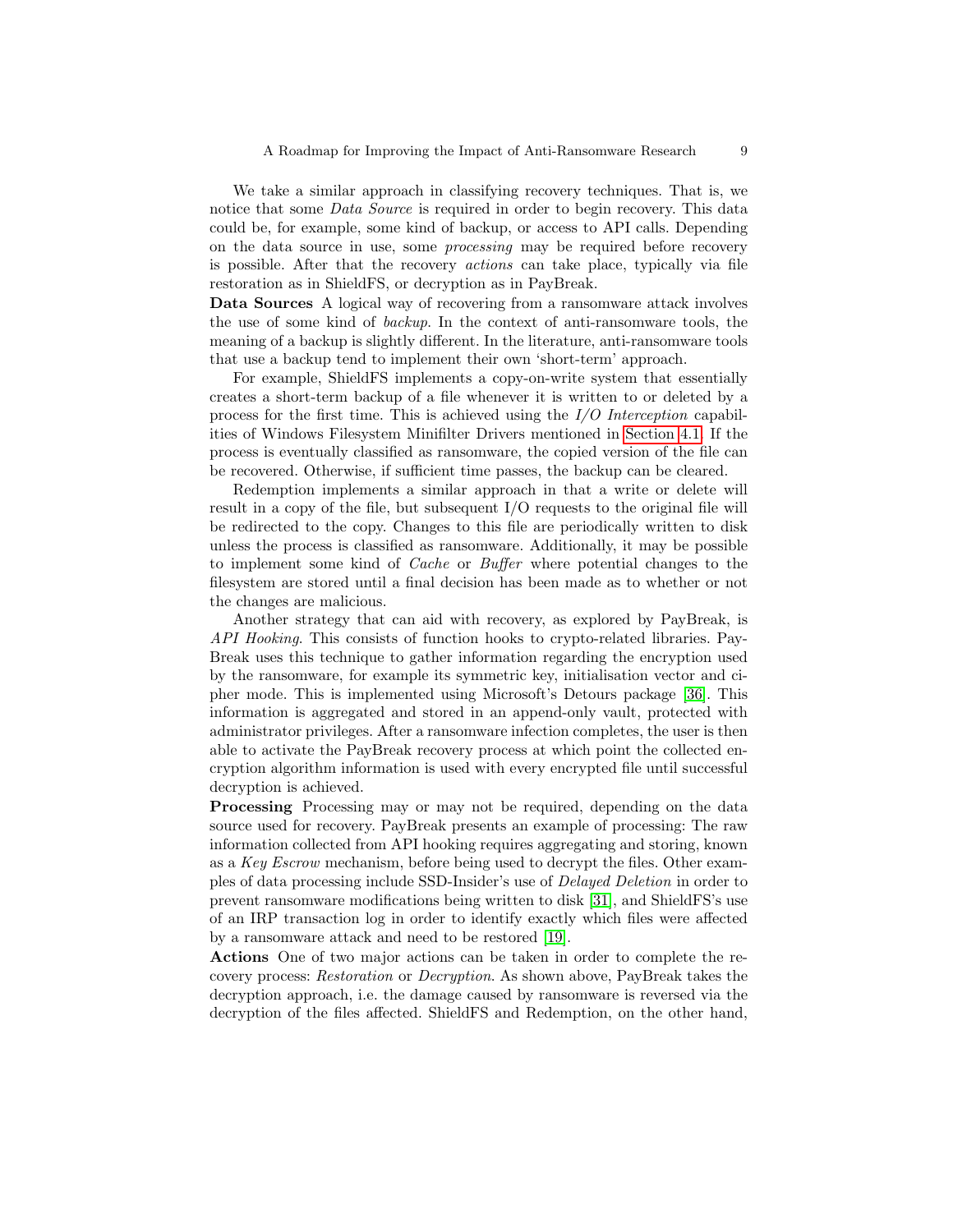



achieve recovery using restoration, i.e. the damage is reversed by restoring the unmodified versions of the affected files.

#### 4.3 Novel Detection Techniques

Below we propose two novel indicators that show potential in detecting ransomware that – to the best of our knowledge – have not been used this way. We leave further implementation and testing of these techniques as future work.

Serial Byte Correlation Coefficient The first is the use of the *serial cor*relation coefficient, a lightweight statistical test that looks at the relationship between consecutive numbers. We look at the correlation between bytes written to a file, expecting a low value for encrypted files.

Figure 2 shows the results of experiments relating to serial byte correlation. In Figure 2a, the serial byte correlation coefficients of 979 files from the Govdocs corpus [37] were calculated before and after encryption. A clear trend towards zero is shown for the encrypted versions of the files. Figure 2b shows values of chi-square calculated alongside byte correlation over the same data, highlighting a cluster representing random data (in this case, encrypted data) when these indicators are combined.

Edit Distance of File Paths We also propose the use of the edit distance of the file path interacted with by a process. As shown by the literature [15],



Fig. 3: Edit Distances of File Paths from Filesystem Accesses Representing Ransomware and User Behaviour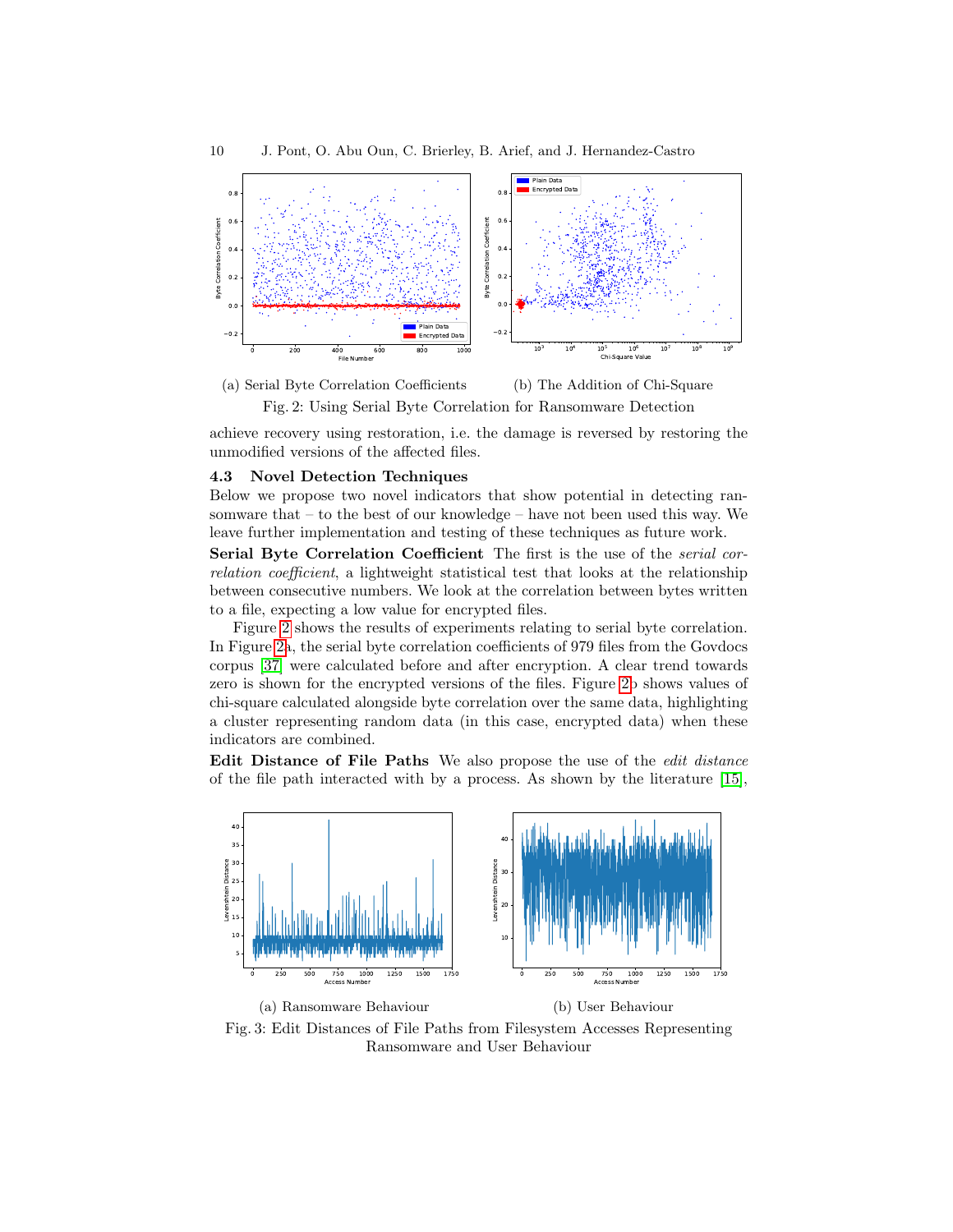ransomware performs bulk encryption iteratively across files so for a given directory, we would expect to see several consecutive writes whose file paths have minimal edit distance. This is because the only part of the path that should change is the file name (and extension) itself – the bulk of the path should remain the same until another directory is accessed. We would therefore expect ransomware to make several writes whose file paths have a very low edit distance with intermittent occurrences of high edit distances.

Figure 3 shows the differences in Levenshtein distance of file paths generated by iterative (3a) and random (3b) filesystem accesses. This quantifies the difference between given strings, or in this context, the number of edits required to get from one string to another. In order to represent the filesystem traversal of ransomware as generally as possible, we generated filesystem access requests based on the three main types of ransomware traversal reported in [15], namely depthfirst with encryption starting at leaves, depth-first with encryption starting at the root, and extension-based.

Figure 3a shows the results of depth-first traversal with encryption starting at the leaves. The other behaviours generated similar patterns, although they were slightly less noticeable in the case of extension-based traversal, as there is often no guarantee that a directory will contain multiple files of the same type. Figure 3b was generated by randomising access requests to represent the unpredictability of humans, although we plan to improve this by collecting data based on real human activity.

#### 5 Analysis and Evaluation

We mapped existing anti-ransomware tools onto our proposed roadmap, accompanied by relevant data sets and information regarding each tool's accuracy as reported by the tool's authors.

#### 5.1 Observations

We believe that our roadmap provides a classification scheme and a clear map of the current ways ransomware is being fought, which is also expandable to cover strategies targeted at other platforms such as Android. It also highlights gaps in existing techniques that could lead to new ideas and techniques.

Table 1 provides a global view of how the anti-ransomware tools we have analysed fit into the landscape. The values shown in the blue row represent the popularity of individual techniques within the literature, whereas the values in the blue column represent how many individual features a given tool in the literature actually makes use of. Immediately noticeable is the obvious preference for detection techniques compared to recovery techniques. There is also a clear preference towards some form of monitoring, for example of the filesystem. As well as this, it is interesting to see that some reportedly promising approaches – e.g. the use of a malice score – have not received much attention in the literature.

#### 5.2 Accuracy

Table 2 provides a comparison of current anti-ransomware tools in terms of their accuracy (i.e. their ability to successfully detect ransomware). We would like to stress that the figures presented here are as reported by the respective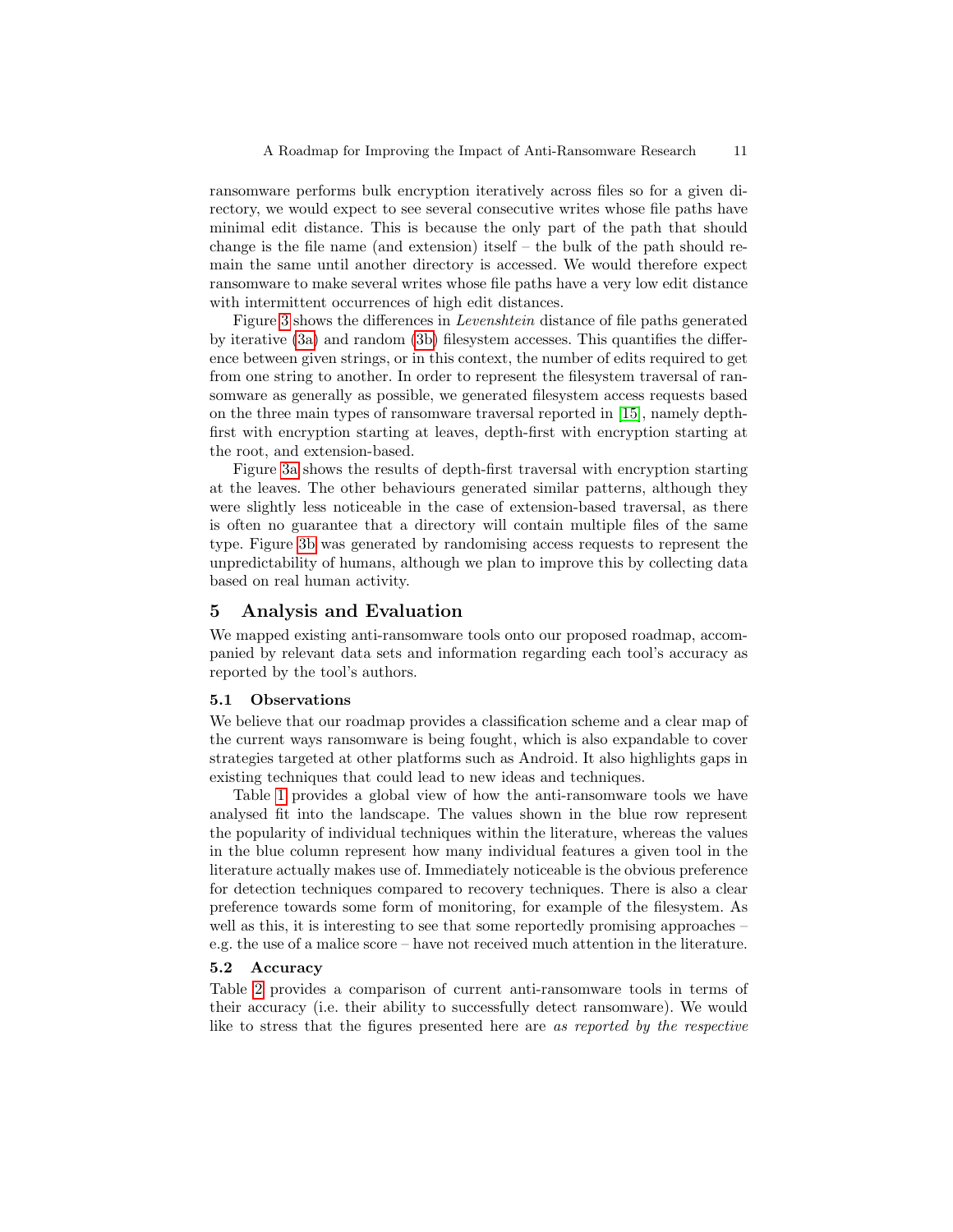#### 12 J. Pont, O. Abu Oun, C. Brierley, B. Arief, and J. Hernandez-Castro

|                                                   | Detection               |                                                     |                                    |                |                |                           |                         |                             |                                  |                                | Recovery                       |                              |                                |                              |                                  |                                    |                                              |                  |                                |                            |                                  |                                  |                                |                                  |                                |                      |
|---------------------------------------------------|-------------------------|-----------------------------------------------------|------------------------------------|----------------|----------------|---------------------------|-------------------------|-----------------------------|----------------------------------|--------------------------------|--------------------------------|------------------------------|--------------------------------|------------------------------|----------------------------------|------------------------------------|----------------------------------------------|------------------|--------------------------------|----------------------------|----------------------------------|----------------------------------|--------------------------------|----------------------------------|--------------------------------|----------------------|
|                                                   |                         | Data Sources Machine Learning Processing<br>Actions |                                    |                |                |                           |                         |                             |                                  |                                | Data Sources Proc. Actions     |                              |                                |                              |                                  |                                    |                                              |                  |                                |                            |                                  |                                  |                                |                                  |                                |                      |
|                                                   | Space<br>Kernel         | User Space                                          | Logistic Regression<br>Regularized | Decision Tree  | Random Forest  | Artificial Neural Network | Bayesian belief network | $_{\rm Hashing}$            | Malice Score                     | Monitoring                     | Statistical Features           | Edit Distance                | Surveillance                   | Kill Thread/Process          | Process<br><b>Block Thread</b>   | Lockdown                           | User<br>Notifying                            | Backup           | Interception<br>₫              | Cache/Buffer               | API Hooking                      | Key Escrow                       | Delayed Deletion               | Restoration                      | Decryption                     | Total                |
| <b>UNVEIL</b> [20]                                | <b>FS</b>               | $\overline{\text{VO}}$                              |                                    | 0 0            |                | 0 0                       | 0                       |                             | 0 0                              | $\,1$                          | $\mathbf{1}$                   | $\vert 0 \vert$              |                                | 0 0                          | 0 0 0                            |                                    |                                              | 0                |                                | 0 0                        | $\overline{0}$                   | $\mathbf{0}$                     |                                | 0 0                              | $\mathbf{0}$                   | $\overline{4}$       |
| CryptoDrop [15]                                   | $\overline{\text{FS}}$  |                                                     |                                    |                |                | 0 0 0 0                   | 0                       | $\overline{1}$              | $\overline{1}$                   | $\overline{1}$                 | $\overline{1}$                 | $\overline{0}$               | 0 1                            |                              | $\mathbf{1}$                     | 0                                  | $\mathbf{1}$                                 | $\overline{0}$   | 0                              | $\Omega$                   |                                  | $\overline{0}$ <sub>0</sub>      |                                | 0 0                              | $\overline{0}$                 | $\overline{8}$       |
| $2entFOX$ [29]<br>Connection<br>$[13]$<br>Monitor | R<br><b>FS</b>          | AC<br>CS<br>CE<br>N                                 |                                    |                |                | 0 0 0 0<br>0 0 0 0        | 1 <sup>1</sup><br> 0    | 0                           | 0 <br>0 0                        | $\mathbf{1}$                   | 0 1 <br>$\vert 1 \vert$        |                              |                                | 0 0 0 0 0 0 <br>0 0 0 0 0    |                                  |                                    | $\mathbf{1}$                                 | $\vert 0 \vert$  |                                | 0 0 0<br>0 0               | $\mathbf{0}$<br>$\mathbf{0}$     | $\overline{0}$<br>$\overline{0}$ | 0 <br> 0                       | $\overline{0}$<br>$\overline{0}$ | $\overline{0}$<br>$\mathbf{0}$ | -7<br>$\overline{4}$ |
| EldeRan [30]                                      | $_{\rm R}$<br><b>FS</b> | AC                                                  |                                    | 0              |                | 0 0                       | 0                       | 0                           | $\overline{0}$                   | $\left  \right $               |                                | 0 0                          |                                | 0 0 0                        |                                  | $\vert 0 \vert$                    | 0                                            | $\vert 0 \vert$  | 0                              | $\Omega$                   | $\mathbf{0}$                     | $\mathbf{0}$                     | $\vert 0 \vert$                | $\overline{0}$                   | $\overline{0}$                 | $\overline{5}$       |
| PayBreak [32]                                     |                         |                                                     | $\overline{0}$                     | 0              | $\overline{0}$ | $\overline{0}$            | 0                       | $\overline{0}$              | $\overline{0}$                   | 0                              | $\overline{0}$                 | $\overline{0}$               |                                | 0 0                          | $\overline{0}$                   | 0                                  | $\overline{0}$                               | $\Omega$         | $\vert 0 \vert$                | $\Omega$                   | $\overline{1}$                   | $\mathbf{1}$                     | $\overline{0}$                 | $\overline{0}$                   | $\mathbf{1}$                   | $\overline{3}$       |
| Data Aware<br>$[22]$<br>Defense                   | <b>FS</b>               |                                                     |                                    | 0 0            |                | 0 0                       | 0                       | 0                           | $\theta$                         | $\mathbf{1}$                   | $1\,$                          | $\overline{0}$               |                                | 0 0                          | $\mathbf{1}$                     |                                    | 0 0                                          | $\vert 0 \vert$  | 0                              | $\theta$                   | $\overline{0}$                   | $\overline{0}$                   |                                | 0 0                              | $\overline{0}$                 | $\overline{4}$       |
| ShieldFS [19]<br>Redemption [24]                  | FS<br><b>FS</b>         | М<br>CS                                             | 0 <br>$\vert 0 \vert$              | 0 <br> 0       |                | 1 0<br>0 0                | 0 <br>$\overline{0}$    | $\vert 0 \vert$<br>$\bf{0}$ | $\overline{0}$<br>$\overline{1}$ | $\mathbf{1}$<br>$\overline{1}$ | $\mathbf{1}$<br>$\overline{1}$ | $\mathbf{0}$<br>$\mathbf{0}$ | $\mathbf{1}$<br>$\overline{0}$ | $\mathbf{1}$<br>$\mathbf{1}$ | $\overline{0}$<br>$\overline{0}$ | $\boldsymbol{0}$<br>$\overline{0}$ | $\overline{0}$<br>$\mathbf{1}$               | $\mathbf{1}$     | 1 <sup>1</sup><br>$\mathbf{1}$ | $\overline{0}$<br>$\Omega$ | $\overline{0}$<br>$\overline{0}$ | $\mathbf{0}$<br>$\overline{0}$   | $\mathbf{0}$<br>$\overline{0}$ | $\mathbf{1}$<br>$\mathbf{1}$     | $\mathbf{0}$<br>$\bf{0}$       | 11<br>9              |
| <b>UShallNotPass</b><br>$[33]$                    |                         | $\overline{\text{CS}}$                              |                                    | $\overline{0}$ | $\overline{0}$ | $\overline{0}$            | $\boldsymbol{0}$        | $\overline{0}$              | $\overline{0}$                   | $\overline{1}$                 | $\overline{0}$                 | $\overline{0}$               | $\overline{0}$                 | $\overline{1}$               | $\overline{0}$                   | $\overline{1}$                     | $\overline{1}$                               | $\theta$         | 0                              | $\overline{0}$             | $\overline{0}$                   | $\overline{0}$                   | $\overline{0}$                 | $\overline{0}$                   | $\mathbf{0}$                   | $\sqrt{5}$           |
| RAPPER <sup>[23]</sup>                            |                         | AC                                                  | 0                                  | 0              | $\overline{0}$ | $\mathbf{1}$              | $\overline{0}$          | $\vert 0 \vert$             | $\overline{0}$                   | $\mathbf{1}$                   | $\overline{0}$                 | $\overline{0}$               | $\overline{1}$                 | $\overline{0}$               | $\overline{0}$                   | $\overline{0}$                     | $\overline{1}$                               | $\overline{0}$   | 0                              | $\theta$                   | $\overline{0}$                   | $\overline{0}$                   | $\boldsymbol{0}$               | $\overline{0}$                   | $\mathbf{0}$                   | $\overline{5}$       |
| R-Killer <sup>[38]</sup>                          | <b>FS</b>               | $\mathbf N$                                         | $\vert 0 \vert$                    | 0              | $\overline{0}$ | $\overline{1}$            | $\overline{0}$          | $\overline{0}$              | $\overline{0}$                   | $\overline{1}$                 | $\overline{0}$                 | $\overline{0}$               | $\overline{0}$                 | $\overline{1}$               | $\overline{0}$                   | $\overline{0}$                     | $\overline{1}$                               | $\overline{0}$   | 0                              | $\overline{0}$             | $\overline{0}$                   | $\overline{0}$                   | $\overline{0}$                 | $\overline{0}$                   | $\mathbf{0}$                   | $\overline{6}$       |
| SSD-Insider [31]                                  | $\mathbf{F}$            |                                                     | $\overline{0}$                     | $\mathbf{1}$   | $\overline{0}$ | $\overline{0}$            | $\overline{0}$          | $\mathbf{0}$                | $\overline{0}$                   | $\overline{0}$                 | $\overline{0}$                 | $\overline{0}$               | $\overline{0}$                 | $\overline{0}$               | $\overline{0}$                   | $\overline{1}$                     | $\overline{1}$                               | $\mathbf{0}$     | $\mathbf{1}$                   | $\mathbf{1}$               | $\overline{0}$                   | $\overline{0}$                   | $\mathbf{1}$                   | $\overline{1}$                   | $\overline{0}$                 | $\overline{8}$       |
| R-Locker [39]                                     |                         | <b>HT</b>                                           | 0                                  | 0              | $\overline{0}$ | $\overline{0}$            | $\overline{0}$          | $\overline{0}$              | $\overline{0}$                   | $\overline{1}$                 | $\overline{0}$                 | $\boldsymbol{0}$             | 0                              | $\overline{1}$               | $\vert 0 \vert$                  | $\boldsymbol{0}$                   | $\mathbf{1}$                                 | $\mathbf{0}$     | 0                              | $\overline{0}$             | $\overline{0}$                   | $\overline{0}$                   | $\overline{0}$                 | $\overline{0}$                   | $\overline{0}$                 | $\overline{4}$       |
| Honeypot [40]                                     |                         | <b>HT</b>                                           | 0                                  | 0              | $\overline{0}$ | $\overline{0}$            | 0                       | $\mathbf{0}$                | $\overline{0}$                   | $\overline{1}$                 | $\boldsymbol{0}$               | $\boldsymbol{0}$             | $\mathbf{0}$                   | $\overline{1}$               | $\overline{0}$                   | $\overline{1}$                     | $\mathbf{1}$                                 | $\boldsymbol{0}$ |                                | 0 0                        | $\boldsymbol{0}$                 | $\overline{0}$                   | $\overline{0}$                 | $\overline{0}$                   | $\mathbf{0}$                   | $\overline{5}$       |
| Total                                             |                         |                                                     | $1\vert$                           | $\mathbf{1}$   | $\mathbf{1}$   | $\overline{2}$            | $\overline{1}$          | $\overline{1}$              | $\overline{2}$                   | $\overline{12}$                | $\overline{7}$                 | $\overline{0}$               | $\overline{2}$                 | $\overline{7}$               |                                  |                                    | $\overline{2}$ $\overline{3}$ $\overline{9}$ | $\overline{2}$   |                                | 3 1                        | $\overline{1}$                   | $\overline{1}$                   | $\mathbf{1}$                   | $\overline{3}$                   | $\mathbf{1}$                   |                      |

Table 1: Matrix of Anti-Ransomware Tools in the Landscape

authors of the tools. We did not have access to most of these tools, meaning we were unable to perform a fair comparison using a consistent and well designed dataset. Therefore, we leave judgment of the capabilities of the current landscape to the reader.

Table 2: Reported Anti-Ransomware Results

|                           | Source Code Runnable Dataset |   |   |   |                | Ransomware     | Reported Results                                                   |                  |  |  |
|---------------------------|------------------------------|---|---|---|----------------|----------------|--------------------------------------------------------------------|------------------|--|--|
| Anti-Ransomware Tool      | Available                    |   |   |   |                |                | Free Paid Available Families Samples Detection Rate False Positive |                  |  |  |
| UNVEIL [20]               | х                            | х | х | х | N/A            | 3156           | 93.3%                                                              | $0\%$            |  |  |
| CryptoDrop [15]           | х                            | х | ✓ | х | 14             | 492            | 100%                                                               | N/A              |  |  |
| $2entFOX$ [29]            | Х                            | х | х | Х | N/A            | 8              | 87.5%                                                              | N/A              |  |  |
| Connection-Monitor        |                              |   |   |   |                |                |                                                                    |                  |  |  |
| & Connection-Breaker [13] | х                            | х | х | Х | N/A            | 20             | 100%                                                               | N/A              |  |  |
| EldeRan [30]              | х                            | х | х | х | 11             | 582            | $96.34 \pm 2.1\%$                                                  | $1.61 \pm 0.8\%$ |  |  |
| PayBreak [32]             |                              |   | х | Х | 20             | 107            | N/A                                                                | N/A              |  |  |
| Data Aware Defense [22]   |                              |   | х |   | $20+$          | 798            | 99.37%                                                             | 0.05%            |  |  |
| ShieldFS [19]             |                              |   | ✓ |   | 5              | 383            | $99.74 - 100\%$                                                    | $0 - 0.208\%$    |  |  |
| Redemption [24]           |                              |   | х |   | 29             | 1174           | 100%                                                               | $0.5\%$          |  |  |
| UShallNotPass [33]        |                              | х | х | х | N/A            | 524            | 94%                                                                | N/A              |  |  |
| RAPPER <sup>[23]</sup>    |                              |   | х | Х |                |                | 100%                                                               | $\approx 0\%$    |  |  |
| R-Killer [38]             |                              |   | х | х | 13             | 50             | 96%                                                                | N/A              |  |  |
| SSD-Insider [31]          |                              |   | х | х | $\overline{2}$ | $\overline{2}$ | 100%                                                               | $5\%$            |  |  |
| R-Locker [39]             |                              | х | х | Х | $\overline{2}$ | $\overline{2}$ | 100%                                                               | N/A              |  |  |
| Honeypot [40]             |                              |   | х | х | N/A            | N/A            | N/A                                                                | N/A              |  |  |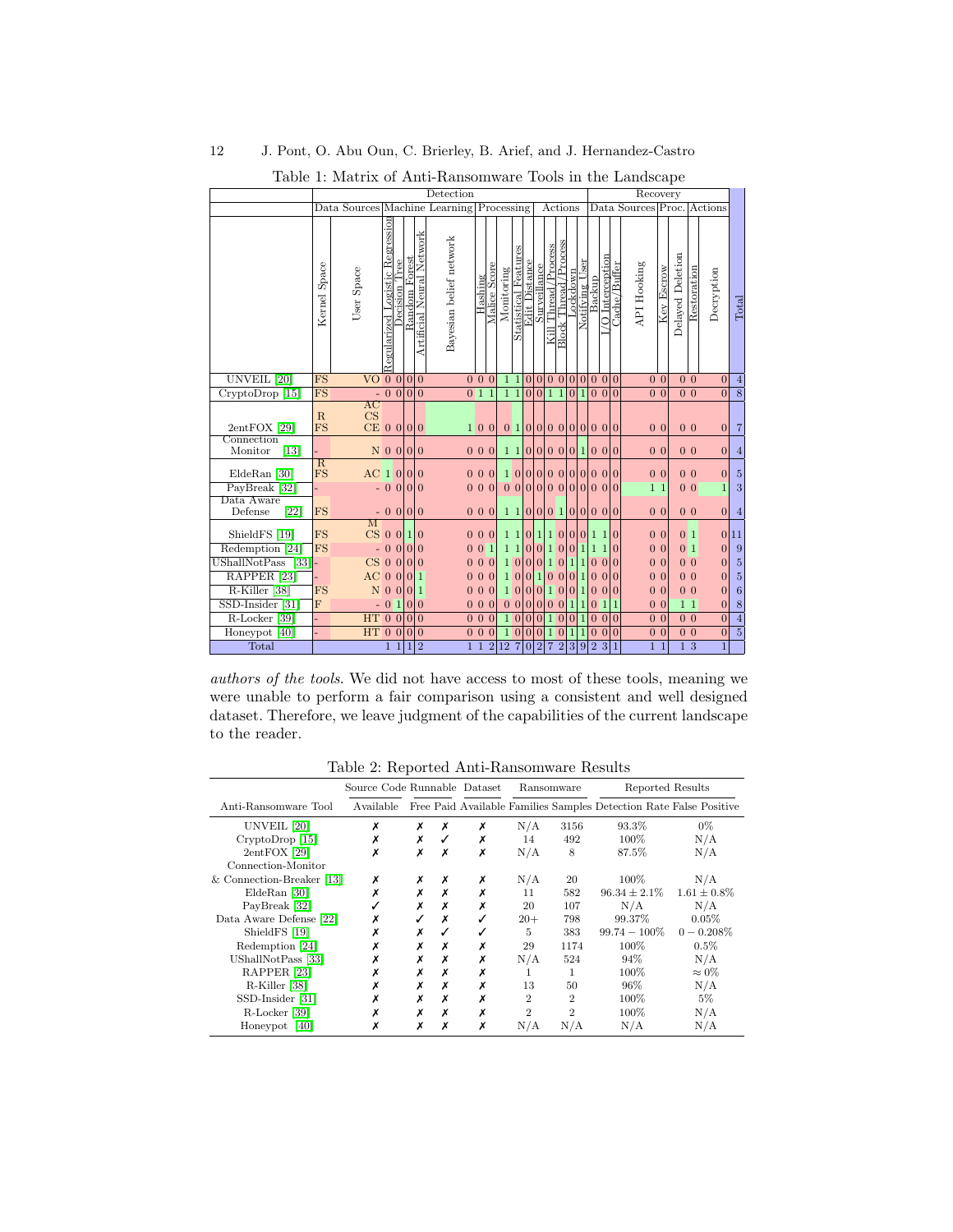We also notice the reportedly high detection rates across all tools implementing filesystem activity monitoring. One such case is Redemption, purportedly achieving a detection rate of 100% and a false positive rate of 0.5% over 1,174 samples across 29 families. These results are clearly very promising. We believe that, for the task of defeating ransomware, maximising true positive rate is more important than minimising false positive rate. From the perspective of a user, a false positive (i.e. a benign process incorrectly classified as malicious) is arguably an annoyance, whereas a false negative (i.e. ransomware remaining undetected) could have catastrophic results. However, we do not disregard the importance of a low false positive rate because a user who is constantly confronted with false positives is likely to give up on using the tool or not take appropriate action when notified about a real attack.

The authors of Data Aware Defense shift their focus to minimising system overhead, and report success in doing so ("by a factor of a few hundreds" compared with the overhead of other anti-ransomware tools [22]). However, they caution that this comparison was made without knowing the testing procedure of other tools. This shows great promise, particularly when coupled with the tool's high detection rate (99.37% over 798 samples, across more than 20 families). We believe that system overhead is a frequently forgotten but critical feature of these anti-ransomware solutions that deserves much more attention. For a user to happily use one of these tools, not only must it successfully achieve its goal of protecting them from a ransomware attack, but also their normal interactions with the system should not be significantly impacted.

The approach taken by Palisse et al. [22] in conducting a benchmarking exercise using standard third party tools is a step in the right direction. The tools that they used are CrystalDiskMark ([https://crystalmark.info/en/](https://crystalmark.info/en/software/crystaldiskmark/) [software/crystaldiskmark/](https://crystalmark.info/en/software/crystaldiskmark/)), Geekbench 4 (<https://www.geekbench.com>), and PCMark 8 (<https://benchmarks.ul.com/pcmark8>). This allows researchers to evaluate their solutions against others using the same criteria. In Section 5.3, we discuss how a universal testing platform could be created for evaluating antiransomware tools, both in terms of their accuracy and system overhead. We expect that – as ransomware detection and recovery tools become more refined – there will be a shift towards overhead minimisation. In turn, it will result in tools that are faster and more suitable for real-time end-point protection.

#### 5.3 Limitations and Future Work

The main limitation with our analysis is our focus on PC-based anti-ransomware techniques developed by the academic and open-source community, despite the existence of tools such as Heldroid. Antivirus vendors also develop anti-ransomware tools  $[41][42]$ , but we found academic and open-source tools to be more accessible, for example due to the provision of implementation details. Future work may be to expand this overview with both antivirus vendor tools and non-PC based tools to give a better overview of the anti-ransomware landscape. We are particularly interested to see any commonalities between academic and antivirus vendor techniques provide greater insight into popular and underdeveloped areas. We believe it would also be interesting to see how techniques from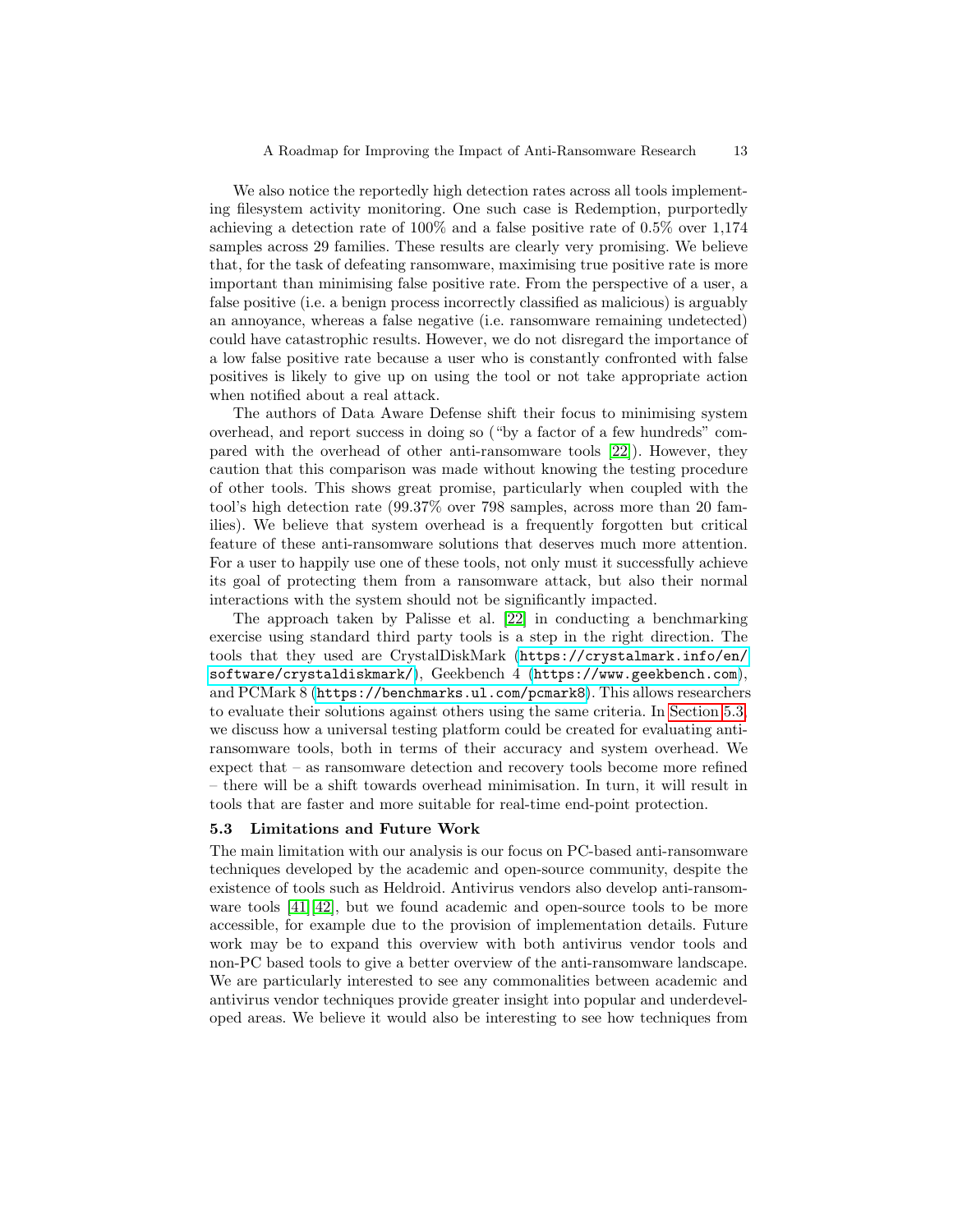both communities evolve over time. It would be fascinating to see how advances from one community inspire further advances in the other, leading to a cycle of continuous improvement in anti-ransomware techniques.

As mentioned in Section 5.2, we note that the performance and overhead statistics we have provided are as self-reported by the authors of the respective tools themselves. Therefore we do not believe it possible to conduct a fair comparison of the effectiveness of each technique. Another area of future work would be to develop a universal testing platform such that each of the tools can be evaluated in isolation using the same data sets and be fairly and transparently evaluated on the same criteria. It could be possible to develop such a platform using virtual machines (VMs). Snapshots could be taken of VMs in their fresh states (i.e. a clean installation of the target OS) and then the VMs could be configured with the anti-ransomware tool to test. Additionally, it could be possible to automate the entire process, taking inspiration from the automated malware analysis platform developed by the authors of [22].

#### 6 Conclusion

In this work, we have presented a clear and simple roadmap of the current academic and open-source anti-ransomware landscape. This encompasses the current techniques being used to detect and recover from ransomware attacks, from the point of view of Data Sources, Processing and Actions. We used these classifications to provide both a consistent terminology for researchers in the area, as well as the ability to accommodate new techniques in the future. On top of that, we proposed, implemented and tested two new techniques for ransomware detection, using serial byte correlation and edit distance.

We also examined how existing anti-ransomware tools (including our proposed techniques) fit into the landscape, noticing a current preference towards filesystem activity monitoring for detection. We also provided a single point of reference comparing reported results of current anti-ransomware tools as well as their dataset sizes. We hope this information provides useful insights into current and future trends in fighting ransomware. We also believe that a clear roadmap of the landscape, along with a consistent terminology, will help to simplify and organise the development of improved future anti-ransomware techniques.

This work has been carried out to the best of our ability with limited access to the anti-ransomware tools themselves. In the interests of scientific reproducibility, we are happy to provide all of the material required to repeat the experiments discussed in this work.

#### 7 Acknowledgement

Part of the work presented in this paper has been funded by the UK Engineering and Physical Sciences Research Council (EPSRC) Project EP/P011772/1 on the EconoMical, PsycHologicAl and Societal Impact of RanSomware (EMPHASIS).

#### References

1. Varonis. (2016) A brief history of ransomware. [Online]. Available: [https:](https://www.varonis.com/blog/a-brief-history-of-ransomware/) [//www.varonis.com/blog/a-brief-history-of-ransomware/](https://www.varonis.com/blog/a-brief-history-of-ransomware/)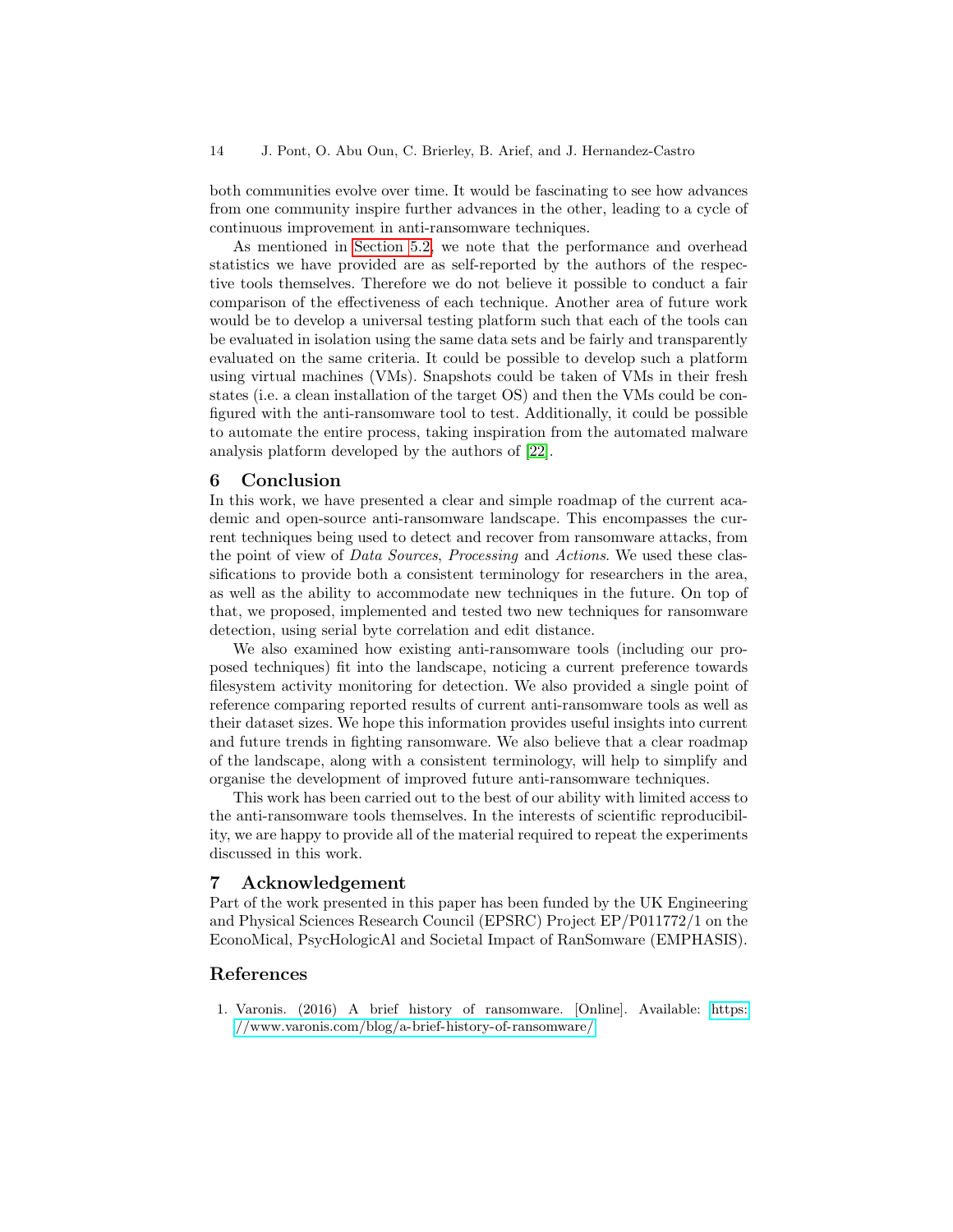A Roadmap for Improving the Impact of Anti-Ransomware Research 15

- 2. A. Young and M. Yung, "Cryptovirology: extortion-based security threats and countermeasures," in Proceedings 1996 IEEE Symposium on Security and Privacy, May 1996, pp. 129–140.
- 3. L. Arsene and A. Gheorghe, "Ransomware, a victims perspective," 2016. [Online]. Available: [http://www.bitdefender.com/media/materials/white-papers/](http://www.bitdefender.com/media/materials/white-papers/en/Bitdefender_Ransomware_A_Victim_Perspective.pdf) en/Bitdefender Ransomware A Victim [Perspective.pdf](http://www.bitdefender.com/media/materials/white-papers/en/Bitdefender_Ransomware_A_Victim_Perspective.pdf)
- 4. J. E. Dunn. (2018) Sophoslabs. [Online]. Available: [https://nakedsecurity.sophos.](https://nakedsecurity.sophos.com/2018/11/14/targeted-ransomware-attacks-sophoslabs-2019-threat-report/) [com/2018/11/14/targeted-ransomware-attacks-sophoslabs-2019-threat-report/](https://nakedsecurity.sophos.com/2018/11/14/targeted-ransomware-attacks-sophoslabs-2019-threat-report/)
- 5. E. Cartwright, J. Hernandez Castro, and A. Cartwright, "To pay or not: game theoretic models of ransomware," Journal of Cybersecurity, vol. 5, no. 1, 2019.
- 6. J. Hernandez-Castro et al., "Economic analysis of ransomware," CoRR, vol. abs/1703.06660, 2017. [Online]. Available:<http://arxiv.org/abs/1703.06660>
- 7. H. L. Kevin Savage, Peter Coogan. (2015, August) The evolution of ransomware. [Online]. Available: [https://www.symantec.com/content/en/us/enterprise/media/](https://www.symantec.com/content/en/us/enterprise/media/security_response/whitepapers/the-evolution-of-ransomware.pdf) security\_[response/whitepapers/the-evolution-of-ransomware.pdf](https://www.symantec.com/content/en/us/enterprise/media/security_response/whitepapers/the-evolution-of-ransomware.pdf)
- 8. N. Hart. (2018) The New Economy. [Online]. Available: [https://www.](https://www.theneweconomy.com/technology/raas-satans-business-model) [theneweconomy.com/technology/raas-satans-business-model](https://www.theneweconomy.com/technology/raas-satans-business-model)
- 9. B. News. (2019) Huge aluminium plants hit by 'severe' ransomware attack. [Online]. Available:<https://www.bbc.co.uk/news/technology-47624207>
- 10. No More Ransom. (2019). [Online]. Available:<https://www.nomoreransom.org>
- 11. Trend Micro. (2017) Best practices: Ransomware. [Online]. Available: [https://www.trendmicro.com/vinfo/us/security/news/](https://www.trendmicro.com/vinfo/us/security/news/cybercrime-and-digital-threats/best-practices-ransomware) [cybercrime-and-digital-threats/best-practices-ransomware](https://www.trendmicro.com/vinfo/us/security/news/cybercrime-and-digital-threats/best-practices-ransomware)
- 12. B. A. S. Al-rimy et al., "Ransomware threat success factors, taxonomy, and countermeasures: A survey and research directions," Computers  $\mathcal C$  Security, vol. 74, pp. 144 – 166, 2018.
- 13. M. M. Ahmadian, H. R. Shahriari, and S. M. Ghaffarian, "Connection-monitor connection-breaker: A novel approach for prevention and detection of high survivable ransomwares," in 2015 12th Int'l Iranian Society of Cryptology Conference on Information Security and Cryptology (ISCISC), Sep. 2015, pp. 79–84.
- 14. A. Kharraz et al., "Cutting the gordian knot: A look under the hood of ransomware attacks," in International Conference on Detection of Intrusions and Malware, and Vulnerability Assessment. Springer, 2015, pp. 3–24.
- 15. N. Scaife et al., "Cryptolock (and drop it): Stopping ransomware attacks on user data," in 2016 IEEE 36th International Conference on Distributed Computing Systems (ICDCS), June 2016, pp. 303–312.
- 16. A. Gazet, "Comparative analysis of various ransomware virii," Journal in computer virology, vol. 6, no. 1, pp. 77–90, 2010.
- 17. F. Mercaldo et al., "Ransomware inside out," in 2016 11th International Conference on Availability, Reliability and Security (ARES), Aug 2016, pp. 628–637.
- 18. S. Song et al., "The effective ransomware prevention technique using process monitoring on android platform," Mobile Information Systems, 2016.
- 19. A. Continella et al., "Shieldfs: A self-healing, ransomware-aware filesystem," in Proceedings of the 32nd Annual Conference on Computer Security Applications, ser. ACSAC '16. New York, NY, USA: ACM, 2016, pp. 336–347.
- 20. A. Kharraz et al., "UNVEIL: A large-scale, automated approach to detecting ransomware," in 25th USENIX Security Symposium (USENIX Security 16). USENIX, 2016, pp. 757–772.
- 21. N. Andronio et al., "Heldroid: Dissecting and detecting mobile ransomware," in International Symposium on Recent Advances in Intrusion Detection. Springer, 2015, pp. 382–404.